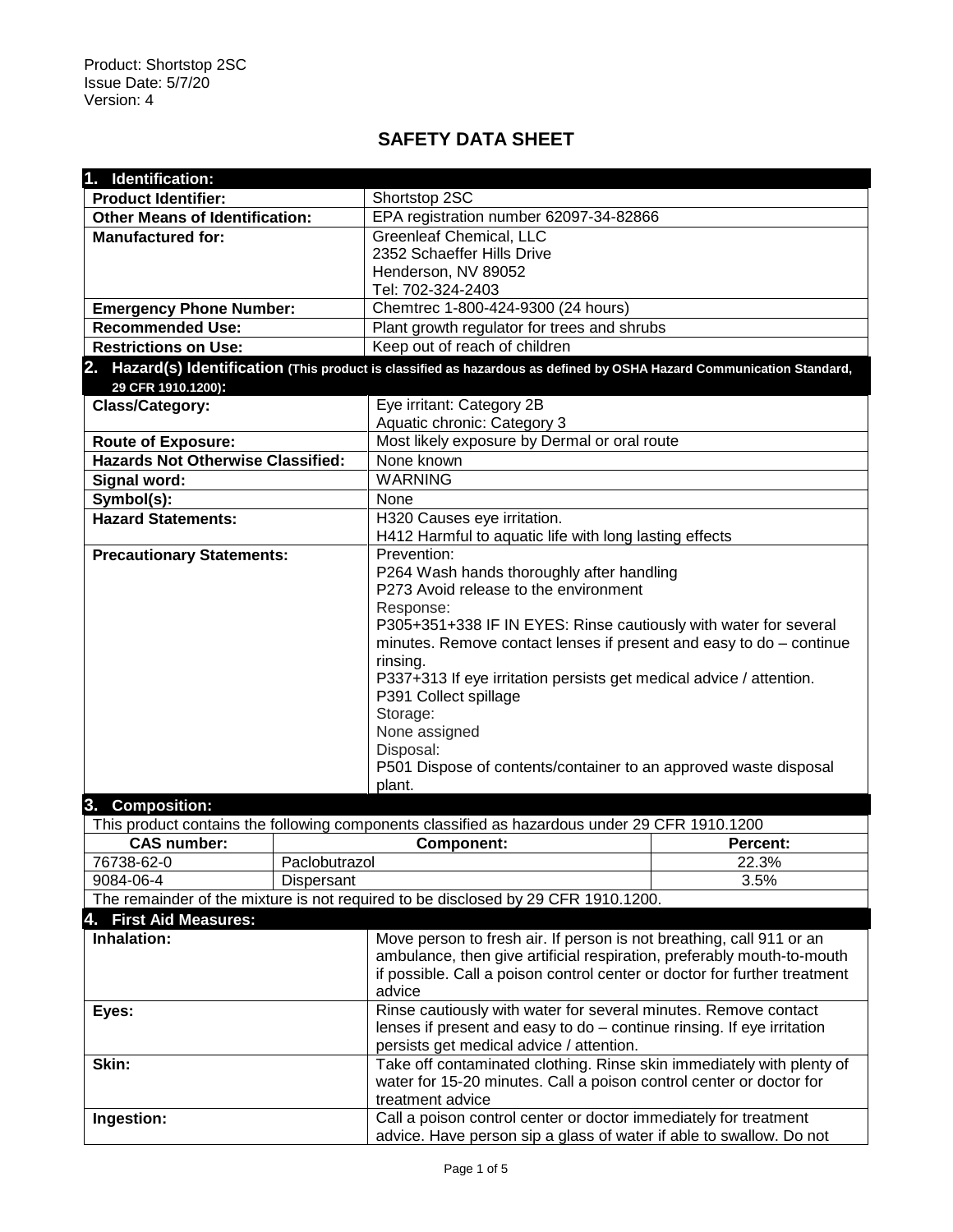|                                                                                                          |       | induce vomiting unless told to do so by a poison control center or                                                                          |                                                                                                |                  |                  |  |
|----------------------------------------------------------------------------------------------------------|-------|---------------------------------------------------------------------------------------------------------------------------------------------|------------------------------------------------------------------------------------------------|------------------|------------------|--|
|                                                                                                          |       | doctor. Do not give anything to an unconscious person.                                                                                      |                                                                                                |                  |                  |  |
| <b>Symptoms/Effects:</b>                                                                                 |       | No available information<br>Acute:                                                                                                          |                                                                                                |                  |                  |  |
|                                                                                                          |       | Delayed:                                                                                                                                    | No available information                                                                       |                  |                  |  |
| Indication of immediate medical                                                                          |       | No available information                                                                                                                    |                                                                                                |                  |                  |  |
| attention and special treatment                                                                          |       |                                                                                                                                             |                                                                                                |                  |                  |  |
| needed, if necessary:                                                                                    |       |                                                                                                                                             |                                                                                                |                  |                  |  |
| 5. Fire Fighting Measures:                                                                               |       |                                                                                                                                             |                                                                                                |                  |                  |  |
| <b>Extinguishing Media:</b>                                                                              |       | Suitable:<br>Unsuitable:                                                                                                                    | Use CO <sub>2</sub> or chemical foam to extinguish.<br>Do not use high pressure water streams. |                  |                  |  |
| <b>Specific Hazards Arising from the</b>                                                                 |       |                                                                                                                                             |                                                                                                |                  |                  |  |
| <b>Chemical:</b>                                                                                         |       | This product will burn with flames if ignited. This product has a<br>minimum ignition energy between 100 and 300 millijoules. Mechanical    |                                                                                                |                  |                  |  |
|                                                                                                          |       | sparks, open flames, and certain hot surfaces can serve as ignition                                                                         |                                                                                                |                  |                  |  |
|                                                                                                          |       | sources for this material. Eliminate the presence of mechanical sparks                                                                      |                                                                                                |                  |                  |  |
|                                                                                                          |       |                                                                                                                                             | and other ignition sources where dust clouds of this material could                            |                  |                  |  |
|                                                                                                          |       | form. During a fire, irritating and possibly toxic gases may be<br>generated by thermal decomposition or combustion.                        |                                                                                                |                  |                  |  |
|                                                                                                          |       |                                                                                                                                             |                                                                                                |                  |                  |  |
| <b>Protective Equipment and</b><br><b>Precautions for Firefighters:</b>                                  |       | Wear protective gloves/protective clothing/eye protection/face<br>protection.                                                               |                                                                                                |                  |                  |  |
| 6. Accidental Release Measures:                                                                          |       |                                                                                                                                             |                                                                                                |                  |                  |  |
| <b>Personal Precautions, Protective</b>                                                                  |       | Refer to Section 8 "Exposure controls/personal protection"                                                                                  |                                                                                                |                  |                  |  |
| <b>Equipment and Emergency</b>                                                                           |       |                                                                                                                                             |                                                                                                |                  |                  |  |
| <b>Procedures:</b>                                                                                       |       |                                                                                                                                             |                                                                                                |                  |                  |  |
| <b>Methods for Containment and</b><br>Control the spill at its source. Contain the spill to prevent from |       |                                                                                                                                             |                                                                                                |                  |                  |  |
| Clean-Up:                                                                                                |       | spreading or contaminating soil, or from entering sewage and drainage                                                                       |                                                                                                |                  |                  |  |
|                                                                                                          |       |                                                                                                                                             | systems or any body of water. Clean up spills immediately, observing                           |                  |                  |  |
|                                                                                                          |       |                                                                                                                                             | precautions outlined in section 8. Cover entire spill with absorbing                           |                  |                  |  |
|                                                                                                          |       | material and place into compatible disposal container. Scrub area with<br>hard water detergent (e.g. commercial products such as Tide, Joy, |                                                                                                |                  |                  |  |
|                                                                                                          |       | Spic and Span). Pick up wash liquid with additional absorbent and                                                                           |                                                                                                |                  |                  |  |
|                                                                                                          |       | place into compatible storage container. Once all material is cleaned                                                                       |                                                                                                |                  |                  |  |
|                                                                                                          |       | up and placed in a disposal container, seal the container and arrange                                                                       |                                                                                                |                  |                  |  |
|                                                                                                          |       | for disposition.<br>See also Section 13. Disposal Considerations.                                                                           |                                                                                                |                  |                  |  |
|                                                                                                          |       |                                                                                                                                             |                                                                                                |                  |                  |  |
| 7. Handling and Storage:                                                                                 |       | Use in a well-ventilated area.                                                                                                              |                                                                                                |                  |                  |  |
| <b>Precautions for Safe Handling:</b><br><b>Conditions for Safe Storage:</b>                             |       | Do not contaminate water, food or feed by storage or disposal. Keep                                                                         |                                                                                                |                  |                  |  |
|                                                                                                          |       | container closed when not in use. Do not store near food or feed.                                                                           |                                                                                                |                  |                  |  |
|                                                                                                          |       | Protect from freezing. In case of spill or leak on floor or paved                                                                           |                                                                                                |                  |                  |  |
|                                                                                                          |       | surfaces, soak up with sand, earth, or synthetic absorbent. Remove to                                                                       |                                                                                                |                  |                  |  |
|                                                                                                          |       | chemical waste area.<br>See also Section 10. Stability and Reactivity.                                                                      |                                                                                                |                  |                  |  |
|                                                                                                          |       |                                                                                                                                             |                                                                                                |                  |                  |  |
| 8. Exposure Controls/Personal Protection:<br><b>Component Exposure Limits:</b>                           |       |                                                                                                                                             |                                                                                                |                  |                  |  |
| <b>Substance</b>                                                                                         |       | <b>OSHA PEL</b>                                                                                                                             | <b>Cal/OSHA PEL</b>                                                                            | <b>NIOSH REL</b> | <b>ACGIH TLV</b> |  |
|                                                                                                          | ppm   | Mg/m3                                                                                                                                       | 8-hr TWA                                                                                       | Up to 10 hr TW   | 8-hr TWA         |  |
|                                                                                                          |       |                                                                                                                                             | (ST) STEL                                                                                      | (ST) STEL        | (ST) STEL        |  |
|                                                                                                          |       |                                                                                                                                             | (C) Ceiling                                                                                    | (C) Ceiling A    | (C) Ceiling      |  |
| No listed components                                                                                     |       |                                                                                                                                             |                                                                                                |                  |                  |  |
| <b>Appropriate Engineering Controls:</b>                                                                 |       |                                                                                                                                             | No applicable information available.                                                           |                  |                  |  |
| <b>Personal Protective</b>                                                                               |       | Eyes/Face:<br>Wear suitable eye/face protection.                                                                                            |                                                                                                |                  |                  |  |
| <b>Equipment:</b>                                                                                        | Skin: | Wear long sleeved shirt and long pants, socks, shoes, and                                                                                   |                                                                                                |                  |                  |  |
|                                                                                                          |       | gloves. Remove and wash contaminated clothing before<br>reuse.                                                                              |                                                                                                |                  |                  |  |
|                                                                                                          |       | A respirator is not normally required when handling this<br>Respiratory:                                                                    |                                                                                                |                  |                  |  |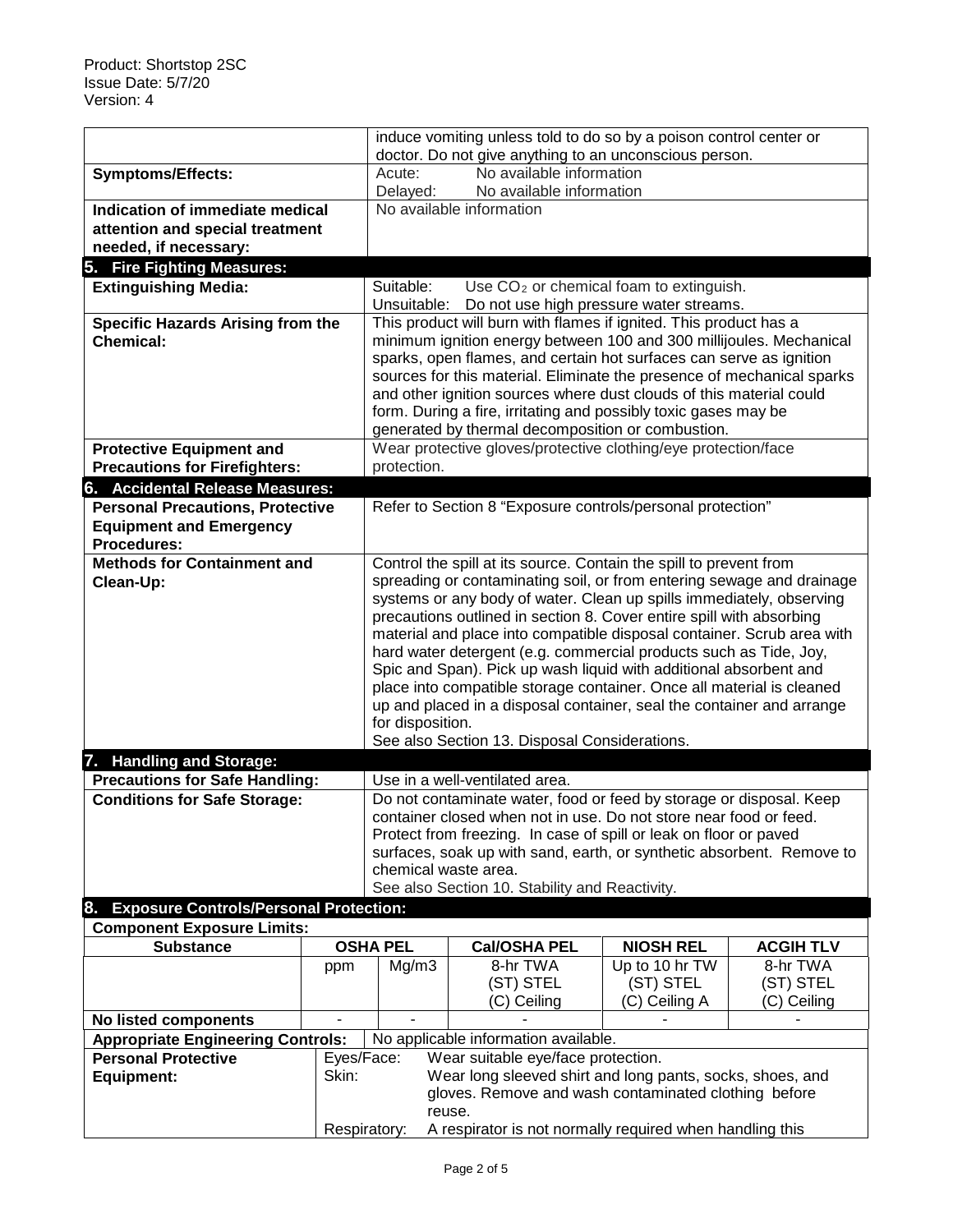|                                                                                | substance.                                                                                                                              |  |  |  |  |
|--------------------------------------------------------------------------------|-----------------------------------------------------------------------------------------------------------------------------------------|--|--|--|--|
| 9. Physical and chemical properties:                                           |                                                                                                                                         |  |  |  |  |
| Appearance:                                                                    | Off-white/beige liquid                                                                                                                  |  |  |  |  |
| Odor:                                                                          | Almond-like                                                                                                                             |  |  |  |  |
| <b>Odor Threshold:</b>                                                         | No data available                                                                                                                       |  |  |  |  |
| pH:                                                                            | 7.26 (1% solution)                                                                                                                      |  |  |  |  |
| <b>Melting Point/Freezing Point:</b>                                           | No data available                                                                                                                       |  |  |  |  |
| <b>Boiling Point:</b>                                                          | 212°F                                                                                                                                   |  |  |  |  |
| <b>Flash Point:</b>                                                            | above 212°F (100°C) (closed cup)                                                                                                        |  |  |  |  |
| <b>Evaporation Rate:</b>                                                       | No data available                                                                                                                       |  |  |  |  |
| <b>Flammability/Limits:</b>                                                    | Not flammable                                                                                                                           |  |  |  |  |
|                                                                                | LFL: not applicable                                                                                                                     |  |  |  |  |
|                                                                                | UFL: not applicable                                                                                                                     |  |  |  |  |
| <b>Vapor Pressure:</b>                                                         | 7.5 x 10(-9) mmHg @ 68°F                                                                                                                |  |  |  |  |
| <b>Vapor Density:</b>                                                          | No data available                                                                                                                       |  |  |  |  |
| <b>Relative Density:</b>                                                       | 1.068 g/ml at 68°F (20°C)                                                                                                               |  |  |  |  |
| Solubility (H <sub>2</sub> O):                                                 | 26 mg/l @ 68°F                                                                                                                          |  |  |  |  |
| <b>Partition Coefficient:</b>                                                  | No data available                                                                                                                       |  |  |  |  |
| <b>Auto-Ignition Temperature:</b>                                              | No data available                                                                                                                       |  |  |  |  |
| <b>Decomposition Temperature:</b>                                              | No data available                                                                                                                       |  |  |  |  |
| <b>Viscosity:</b>                                                              | 99.8 to 531.0 cSt dependant on shear rate @ 68°F                                                                                        |  |  |  |  |
| 10. Chemical Stability and Reactivity Information:                             |                                                                                                                                         |  |  |  |  |
| <b>Reactivity:</b>                                                             | No applicable information available                                                                                                     |  |  |  |  |
| <b>Chemical Stability:</b>                                                     | Stable under standard conditions (40-70°F)                                                                                              |  |  |  |  |
| <b>Possibility of Hazardous</b>                                                | No applicable information available                                                                                                     |  |  |  |  |
| <b>Reactions:</b>                                                              |                                                                                                                                         |  |  |  |  |
| <b>Conditions to Avoid:</b>                                                    | None known                                                                                                                              |  |  |  |  |
| <b>Incompatible Materials:</b>                                                 | Oxidizing agents (e.g. chlorates, nitrates)                                                                                             |  |  |  |  |
| <b>Hazardous Decomposition</b>                                                 | Can decompose at high temperatures forming toxic gas.                                                                                   |  |  |  |  |
| <b>Products:</b>                                                               |                                                                                                                                         |  |  |  |  |
| 11. Toxicological Information:                                                 |                                                                                                                                         |  |  |  |  |
| <b>Likely Routes of Exposure:</b>                                              | <b>Dermal and Oral</b>                                                                                                                  |  |  |  |  |
| <b>Symptoms:</b>                                                               | Inhalation: No information available                                                                                                    |  |  |  |  |
|                                                                                | Mild, transient irritation<br>Eye:                                                                                                      |  |  |  |  |
|                                                                                | Skin:<br>No significant symptoms                                                                                                        |  |  |  |  |
|                                                                                | Ingestion: No information available                                                                                                     |  |  |  |  |
| <b>Acute Toxicity:</b>                                                         | (EPA cat III)<br>Oral:<br>$LD_{50}$ Rat >2,000 mg/kg                                                                                    |  |  |  |  |
|                                                                                | Inhalation: $LC_{50}$ Rat > 250 mg/M <sup>3</sup><br>(EPA cat IV)<br>LD <sub>50</sub> Rat $>4,000$ mg/kg                                |  |  |  |  |
|                                                                                | Dermal:<br>(EPA cat IV)<br>Non-irritant<br>(EPA cat IV)                                                                                 |  |  |  |  |
| <b>Skin Corrosion/Irritation:</b><br><b>Serious Eye Damage/Eye Irritation:</b> | (EPA cat III)                                                                                                                           |  |  |  |  |
| Sensitization:                                                                 | <b>Slightly irritating</b><br>Non-sensitizing                                                                                           |  |  |  |  |
| <b>Germ Cell Mutagenicity:</b>                                                 | No data available                                                                                                                       |  |  |  |  |
| <b>Carcinogenicity:</b>                                                        |                                                                                                                                         |  |  |  |  |
|                                                                                | None of the components of this product are listed as carcinogens by<br>NTP, IARC or OSHA.                                               |  |  |  |  |
| <b>Reproductive/Developmental</b>                                              | Dose related increase in minor skeletal defects and evidence of                                                                         |  |  |  |  |
| <b>Toxicity:</b>                                                               | fetotoxicity in rat studies (urogenital defects). No adverse effects seen                                                               |  |  |  |  |
|                                                                                | on reproductive parameters or reproductive organs in a                                                                                  |  |  |  |  |
|                                                                                | 2-generational rat study. Liver effects were noted at the highest dose<br>level in the FO females and male and female offspring (active |  |  |  |  |
|                                                                                | ingredient).                                                                                                                            |  |  |  |  |
| <b>Specific Target Organ Toxicity:</b>                                         | Single Exposure:<br>No data available                                                                                                   |  |  |  |  |
|                                                                                | Repeated Exposure: Evidence of liver toxicity in repeat dose rodent                                                                     |  |  |  |  |
|                                                                                | studies at high dose levels. (1250 ppm, 90 day                                                                                          |  |  |  |  |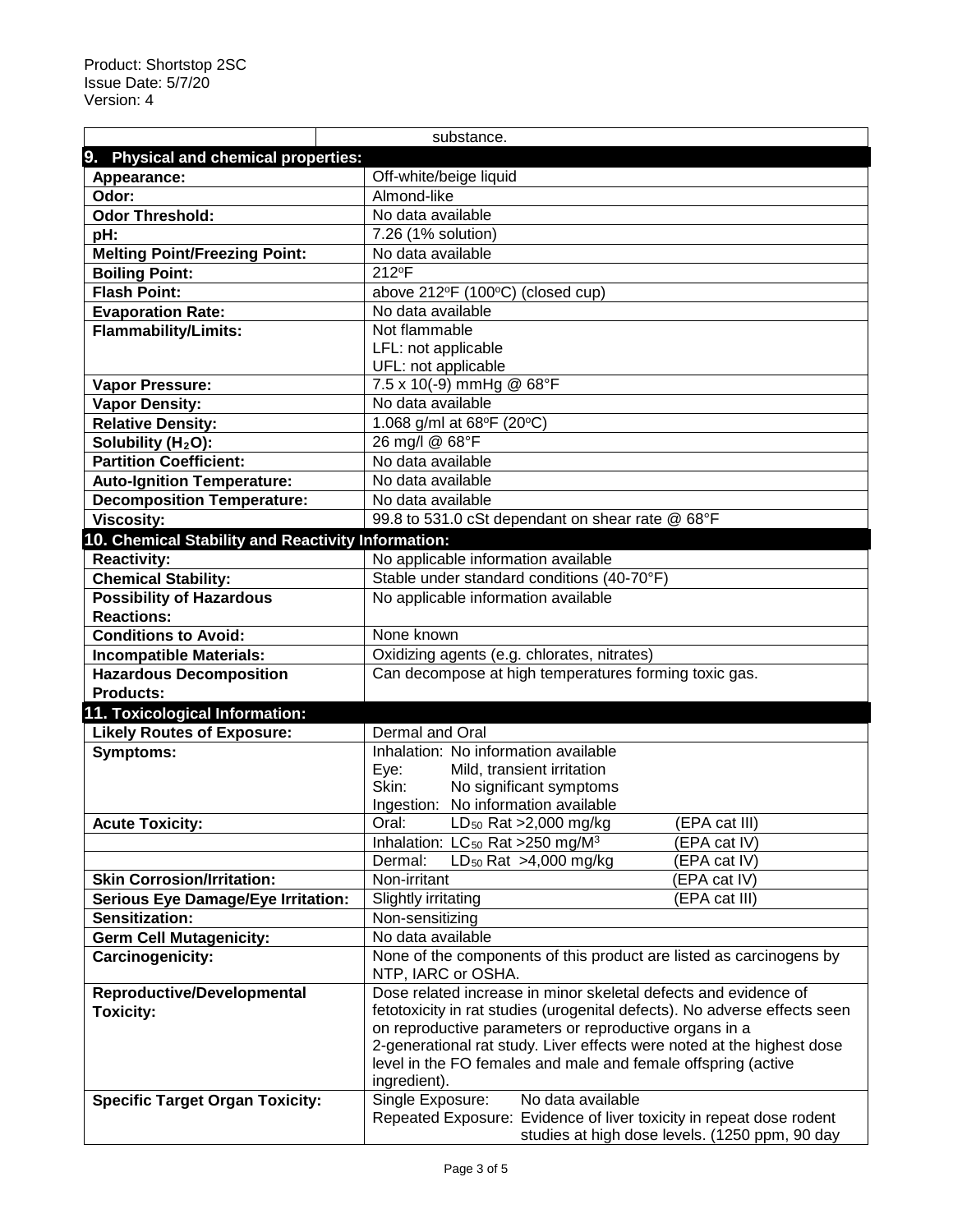|                                                                                                                                         | and 2 year tests). No effects noted in rabbit                                                                                                 |                                                                      |                          |    |                   |                |           |
|-----------------------------------------------------------------------------------------------------------------------------------------|-----------------------------------------------------------------------------------------------------------------------------------------------|----------------------------------------------------------------------|--------------------------|----|-------------------|----------------|-----------|
|                                                                                                                                         | studies. No adverse health effects are expected                                                                                               |                                                                      |                          |    |                   |                |           |
|                                                                                                                                         | in humans at airborn levels below the                                                                                                         |                                                                      |                          |    |                   |                |           |
|                                                                                                                                         |                                                                                                                                               | occupational exposure limit.                                         |                          |    |                   |                |           |
| 12. Ecological Information:                                                                                                             |                                                                                                                                               |                                                                      |                          |    |                   |                |           |
| Ecotoxicity:                                                                                                                            |                                                                                                                                               |                                                                      |                          |    |                   |                |           |
| <b>Species:</b>                                                                                                                         |                                                                                                                                               |                                                                      | <b>Exposure Time</b>     |    |                   | LC50/EC50/IC50 |           |
| Fish                                                                                                                                    |                                                                                                                                               |                                                                      | 96 hr                    |    |                   | LC50 23.6 ppm  |           |
| Daphnia                                                                                                                                 |                                                                                                                                               |                                                                      | 48 hr                    |    |                   | EC50 33.2 ppm  |           |
| <b>Bird (Bobwhite Quail)</b>                                                                                                            |                                                                                                                                               | n/a                                                                  |                          |    | LC50 > 20,000 ppm |                |           |
| <b>Bee</b>                                                                                                                              |                                                                                                                                               |                                                                      | n/a<br>$LC50 > 50 \mu g$ |    |                   |                |           |
| <b>Persistence and Degradability:</b>                                                                                                   | Active ingredient is not readily biodegradable                                                                                                |                                                                      |                          |    |                   |                |           |
| <b>Bioaccumulation Potential:</b>                                                                                                       |                                                                                                                                               | Soil DT50 0.5-1.0 y in general; in calcareous clay loam (pH 8.8, 14% |                          |    |                   |                |           |
|                                                                                                                                         | o.m), DT50<42D; in coarse sandy loam (pH 6.8, 4% o.m., DT50)>140                                                                              |                                                                      |                          |    |                   |                |           |
|                                                                                                                                         | d. Stable in water. Mixes in water (after 24h).                                                                                               |                                                                      |                          |    |                   |                |           |
| <b>Mobility in Soil:</b>                                                                                                                | No data available.                                                                                                                            |                                                                      |                          |    |                   |                |           |
| <b>Other Adverse Effects:</b>                                                                                                           | None known                                                                                                                                    |                                                                      |                          |    |                   |                |           |
| 13. Disposal Considerations:                                                                                                            |                                                                                                                                               |                                                                      |                          |    |                   |                |           |
| <b>Disposal Instructions:</b>                                                                                                           | Do not contaminate water, food or feed by storage or disposal. Open                                                                           |                                                                      |                          |    |                   |                |           |
|                                                                                                                                         | dumping is prohibited. Do not reuse empty container.                                                                                          |                                                                      |                          |    |                   |                |           |
|                                                                                                                                         | Pesticide wastes are toxic. Improper disposal of excess pesticide,                                                                            |                                                                      |                          |    |                   |                |           |
|                                                                                                                                         | spray mixture, or rinsate is a violation of federal law. If these wastes                                                                      |                                                                      |                          |    |                   |                |           |
|                                                                                                                                         | cannot be disposed of by use according to label instructions, contact                                                                         |                                                                      |                          |    |                   |                |           |
|                                                                                                                                         | your State Pesticide or Environmental Control Agency, or the                                                                                  |                                                                      |                          |    |                   |                |           |
|                                                                                                                                         | hazardous waste representative at the nearest EPA Regional Office for                                                                         |                                                                      |                          |    |                   |                |           |
|                                                                                                                                         | guidance.                                                                                                                                     |                                                                      |                          |    |                   |                |           |
|                                                                                                                                         | CONTAINER HANDLING: Non-refillable container. Do not reuse or                                                                                 |                                                                      |                          |    |                   |                |           |
|                                                                                                                                         | refill this container. Triple rinse container (or equivalent) promptly after                                                                  |                                                                      |                          |    |                   |                |           |
|                                                                                                                                         | emptying. Triple rinse as follows: Empty the remaining contents into                                                                          |                                                                      |                          |    |                   |                |           |
|                                                                                                                                         | application equipment or a mix tank and drain for 10 seconds after the                                                                        |                                                                      |                          |    |                   |                |           |
|                                                                                                                                         | flow begins to drip. Fill the container 1/4 full with water and recap.                                                                        |                                                                      |                          |    |                   |                |           |
|                                                                                                                                         | Shake for 10 seconds. Pour rinsate into application equipment or a mix                                                                        |                                                                      |                          |    |                   |                |           |
|                                                                                                                                         | tank or store rinsate for later use or disposal. Drain for 10 seconds<br>after the flow begins to drip. Repeat this procedure two more times. |                                                                      |                          |    |                   |                |           |
|                                                                                                                                         | Then offer for recycling if available or puncture and dispose of in a                                                                         |                                                                      |                          |    |                   |                |           |
|                                                                                                                                         | sanitary landfill, or by incineration, or, if allowed by state and local                                                                      |                                                                      |                          |    |                   |                |           |
|                                                                                                                                         |                                                                                                                                               | authorities, by burning. If burned, stay out of smoke.               |                          |    |                   |                |           |
| 14. Transport Information:                                                                                                              |                                                                                                                                               |                                                                      |                          |    |                   |                |           |
| <b>UN Proper Shipping Name:</b>                                                                                                         | Not applicable                                                                                                                                |                                                                      |                          |    |                   |                |           |
| <b>Hazard Class:</b>                                                                                                                    | Not applicable                                                                                                                                |                                                                      |                          |    |                   |                |           |
| <b>UN Number:</b>                                                                                                                       | Not applicable                                                                                                                                |                                                                      |                          |    |                   |                |           |
| <b>Packaging Group:</b>                                                                                                                 |                                                                                                                                               | Not applicable                                                       |                          |    |                   |                |           |
| <b>Marine Pollutant:</b>                                                                                                                | Not applicable                                                                                                                                |                                                                      |                          |    |                   |                |           |
| <b>NMFC number/class:</b>                                                                                                               | 101685/065 Plant growth inhibitor, modifier or regulator, NOIBN                                                                               |                                                                      |                          |    |                   |                |           |
|                                                                                                                                         |                                                                                                                                               |                                                                      |                          |    |                   |                |           |
| 15. Regulatory Information:                                                                                                             |                                                                                                                                               |                                                                      |                          |    |                   |                |           |
| <b>SARA:</b> No reportable components                                                                                                   |                                                                                                                                               |                                                                      |                          |    |                   |                |           |
| <b>CERCLA:</b>                                                                                                                          | No reportable components                                                                                                                      |                                                                      |                          |    |                   |                |           |
| TSCA:                                                                                                                                   | All components of this product are either listed or are exempt on the                                                                         |                                                                      |                          |    |                   |                |           |
|                                                                                                                                         | TSCA inventory. The following components of this product are                                                                                  |                                                                      |                          |    |                   |                |           |
|                                                                                                                                         | subject to the reporting requirements of Section 12(b) of TSCA:<br>None                                                                       |                                                                      |                          |    |                   |                |           |
|                                                                                                                                         |                                                                                                                                               |                                                                      |                          |    |                   |                |           |
| <b>Component Analysis - State:</b><br>The following components appear on one or more of the following state hazardous substances lists: |                                                                                                                                               |                                                                      |                          |    |                   |                |           |
| <b>Component</b>                                                                                                                        | <b>CAS</b>                                                                                                                                    | <b>CA</b>                                                            | МA                       | ΜN | NJ                | PA             | <b>RI</b> |
| Propylene glycol                                                                                                                        | $\overline{57}$ -55-6                                                                                                                         |                                                                      |                          |    | ✓                 | ✓              | ✓         |
|                                                                                                                                         |                                                                                                                                               |                                                                      |                          |    |                   |                |           |